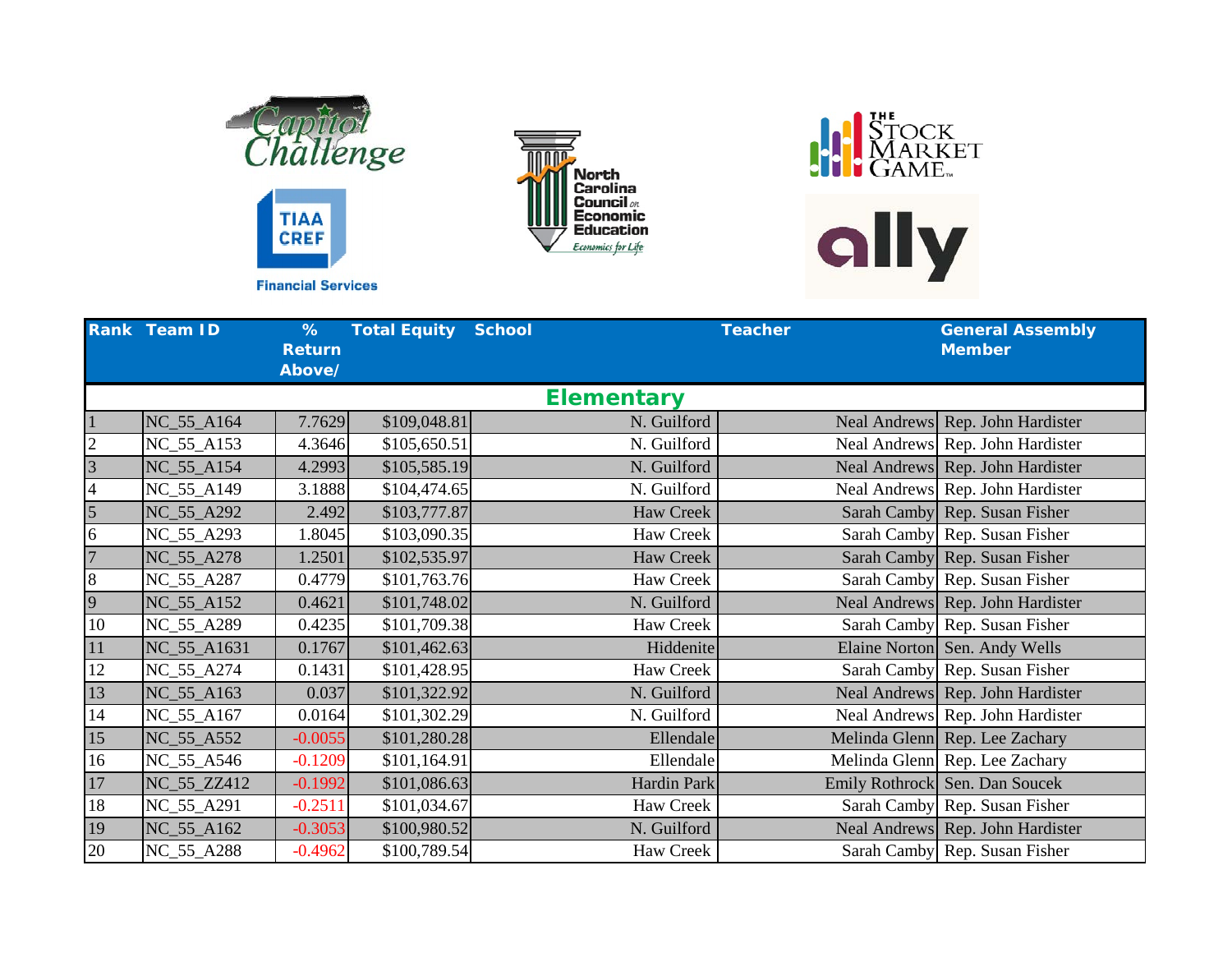





|                | Rank Team ID | %<br><b>Return</b><br>Above/ | <b>Total Equity</b> | <b>School</b>                      | <b>Teacher</b>                         | <b>General Assembly</b><br><b>Member</b> |
|----------------|--------------|------------------------------|---------------------|------------------------------------|----------------------------------------|------------------------------------------|
|                |              |                              |                     | <b>Middle</b>                      |                                        |                                          |
|                | NC_55_230    | 5.6719                       | \$106,957.80        | <b>Bailey</b>                      |                                        | Rick Wall Rep. John Bradford, III        |
| $\overline{c}$ | NC_55_231    | 5.4416                       | \$106,727.47        | <b>Bailey</b>                      |                                        | Rick Wall Rep. John Bradford, III        |
| $\overline{3}$ | NC_55_213    | 1.623                        | \$102,908.90        | Bailey                             |                                        | Rick Wall Rep. John Bradford, III        |
| $\overline{4}$ | NC_55_A1700  | 1.4558                       | \$102,741.66        | A L Stanback                       | Melanie VonBraunsberg Rep. Verla Insko |                                          |
| 5              | NC_55_ZZ274  | 1.3686                       | \$102,654.52        | Starmount                          |                                        | Taylor Gaddis Sen. Joyce Krawiec         |
| 6              | NC_55_232    | 1.349                        | \$102,634.87        | Bailey                             |                                        | Rick Wall Rep. John Bradford, III        |
| $\overline{7}$ | NC_55_240    | 1.2936                       | \$102,579.50        | <b>Bailey</b>                      |                                        | Rick Wall Rep. John Bradford, III        |
| $8\,$          | NC_55_220    | 1.2261                       | \$102,511.94        | Bailey                             |                                        | Rick Wall Rep. John Bradford, III        |
| 9              | NC_55_211    | 1.1489                       | \$102,434.79        | <b>Bailey</b>                      |                                        | Rick Wall Rep. John Bradford, III        |
| 10             | $NC_55_210$  | 1.1369                       | \$102,422.75        | Bailey                             |                                        | Rick Wall Rep. John Bradford, III        |
| 11             | NC_55_200    | 1.0645                       | \$102,350.37        | <b>Bailey</b>                      |                                        | Rick Wall Rep. John Bradford, III        |
| 12             | NC_55_202    | 0.485                        | \$101,770.84        | Bailey                             |                                        | Rick Wall Rep. John Bradford, III        |
| 13             | NC_55_A570   | 0.4051                       | \$101,691.02        | <b>Valley Springs</b>              | Natalie Henry-Howell Sen. Tom Apodaca  |                                          |
| 14             | NC_55_ZZ173  | 0.3444                       | \$101,630.28        | North Buncombe                     |                                        | Kristen Wells Rep. John Ager             |
| 15             | NC_55_A1710  | 0.2429                       | \$101,528.76        | A L Stanback                       | Melanie VonBraunsberg Rep. Verla Insko |                                          |
| 16             | NC_55_A969   | 0.1674                       | \$101,453.27        | <b>Sterling Montessori Academy</b> |                                        | May Quan Rep. Marilyn Avila              |
| 17             | NC_55_A1713  | 0.1193                       | \$101,405.18        | A L Stanback                       | Melanie VonBraunsberg Rep. Verla Insko |                                          |
| $18\,$         | NC_55_A218   | $-0.1359$                    | \$101,149.88        | <b>Bethel</b>                      |                                        | Melissa Bradian Rep. Michele D. Presnell |
| 19             | NC_55_ZZ190  | $-0.154$                     | \$101,131.83        | North Buncombe                     |                                        | Kristen Wells Rep. John Ager             |
| 20             | NC_55_A1577  | $-0.2004$                    | \$101,085.40        | Bailey                             |                                        | Teresa Lester Rep. John Bradford, III    |